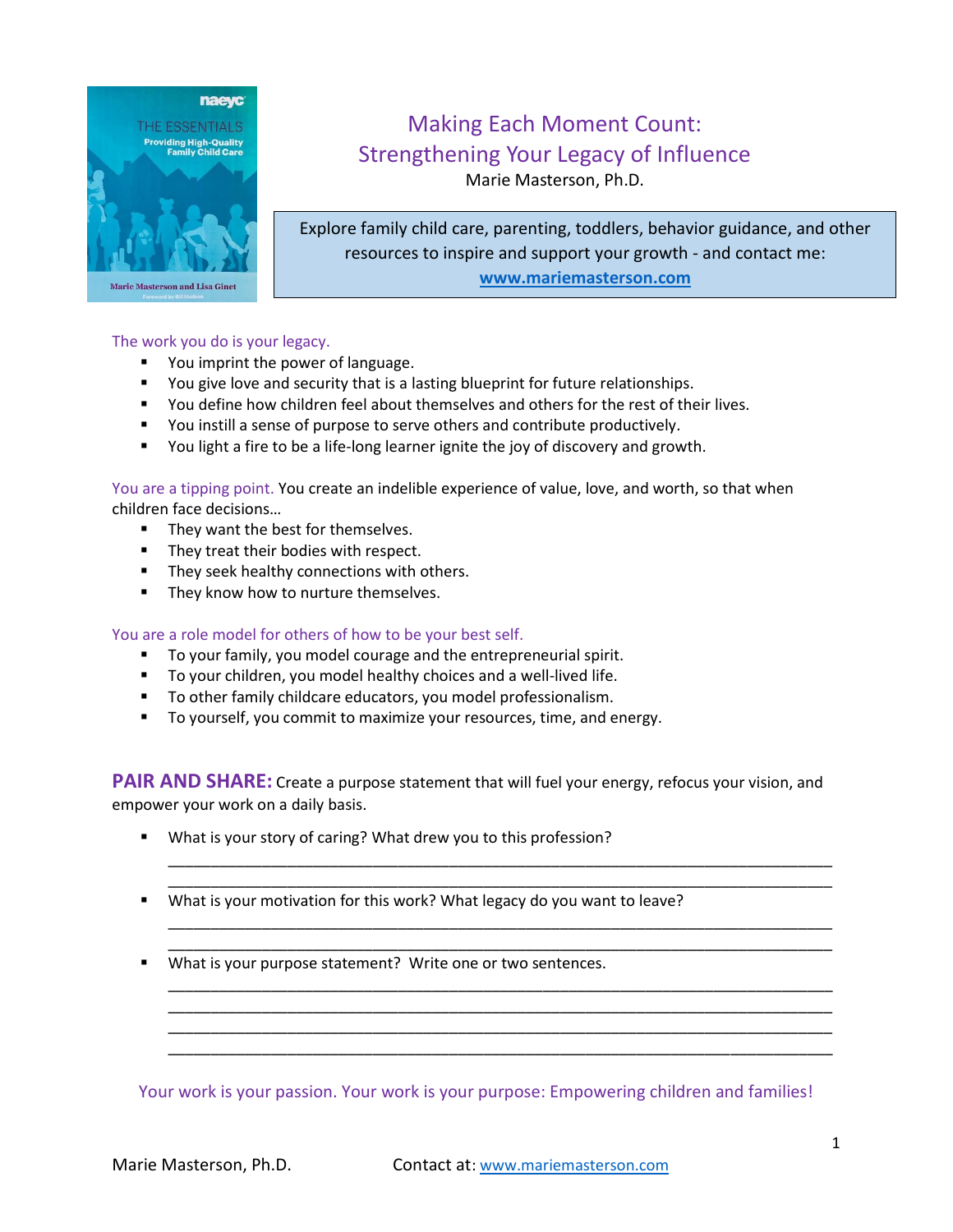## **Part 1: Transforming You**

Strengthen your legacy of influence with essentials of excellence that will revitalize your effectiveness.

#### **ESSENTIAL 1: Empower with Vision**

- **Embrace change. Recognize resistance.**
- **Plan steps towards new goals.**
- **Accept ambiguity.**
- **Counteract fear with action.**
- **Live "as if" you already achieved your goals.**
- See growth-fostering people.

**Reflection:** What changes do you want to make in your environment, business, or teaching? What will keep you from making change? What would you do differently living "as if" you achieved your goals?

## **ESSENTIAL 2: Empower through Words**

- Use positive self-talk: I am becoming..."
- Use verbal persuasion: "I can do this."
- Use reframing: "I am learning to…and I am taking positive steps."
- Use affirmation. "Together we can..."
- **Understand the lasting legacy of labels. Words are powerful.**

**Reflection:** What negative messages do you need to discard? What are you learning to do? What are you becoming? How can you reframe your challenges to empower your growth?

#### **ESSENTIAL 3: Empower with Self-Appraisal**

- Set up for success: Practice accurate self-assessment of your skills, abilities, and interactions (Muñoz et al., 2015).
- Know your emotions, strengths, limits, values, and motives (Goleman, et al., 2013).
- Use accurate appraisal of time and resources. Use a timer and a notebook.

**Reflection:** Do you plan enough time to accomplish all needed tasks? Do you wait until you are desperate before you ask for help? In what area are you short of resources? (Your answer can be physical, emotional, or mental.) How would documenting your use of time and taking daily notes help you plan for success?

#### **ESSENTIAL 4: Empower Awareness of Others**

- **Learn inter-personal and conflict mediation.**
- Reflect back (paraphrase) to ensure meaning.
- Be comfortable with silence and "wait time."
- Take notes to remember and revisit action steps.
- Understand your influence to build-up or weaken confidence, trust, and skills of others.

**Reflection:** Describe the last conflict you had with a family member or a child. How would reflecting back or paraphrasing have changed the outcome? How can writing notes help you reflect on a situation and create action steps?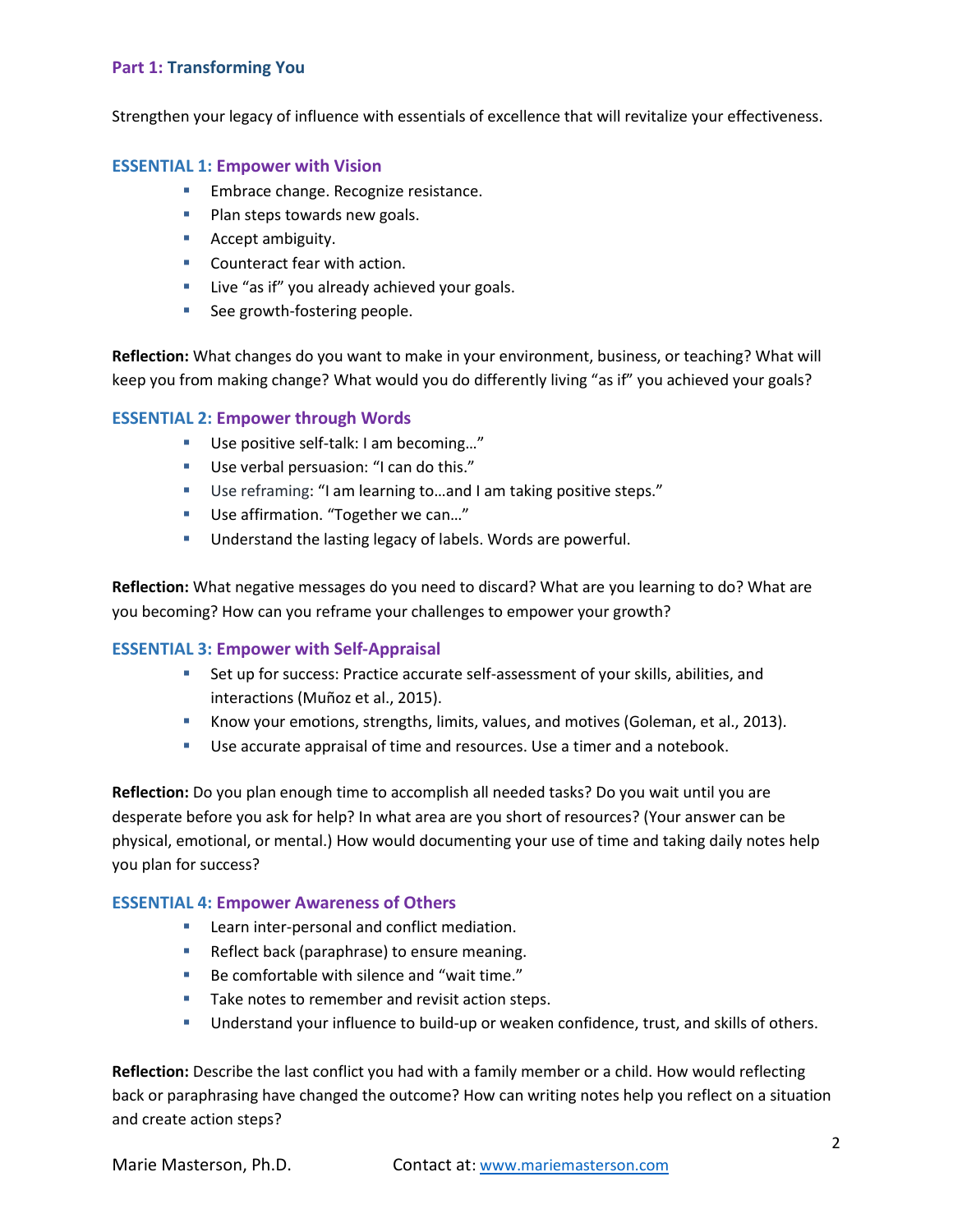## **ESSENTIAL 5: Empower with Culturally Responsive Practice**

- Be committed to inclusion, equity, and advocacy (Chen et al., 2009).
- **Provide culturally responsive support for families (Halgunseth et al., 2013).**
- **Ask questions and actively learn about your families (Ruprecht et al., 2016).**
- **Practice a co-parenting model (Ruprecht et al 2016).**

**Reflection:** How do you see differences among children in expectations between their home and yours? Describe a situation when communication with families was impacted by unique points of view? How did you resolve this?

## **ESSENTIAL 6: Empower with Intentionality**

- **Practice deliberate self-management (persistent daily practice).**
- Align mental states (thoughts, beliefs, desires, and actions) with your goals.
- Use purposeful, ongoing reflective practice (journal, feedback, self-review).
- **Manage time. Keep lists of needed items and tasks. Organize spaces. Plan ahead.**
- Goal is productivity: Work smarter, not harder!

**Reflection:** How can you work smarter, not harder? How can you improve time and space management? How can you better manage yourself and your personal, professional, and family needs?

## **ESSENTIAL 7: Empower with Insight for Learning**

- **Activate reflective practice.**
- **Model the traits you want others to develop.**
- **Move from deficit/barrier mindset to strength & asset mindset. Challenges are** opportunities to grow. Interruptions are opportunities to serve.

\_\_\_\_\_\_\_\_\_\_\_\_\_\_\_\_\_\_\_\_\_\_\_\_\_\_\_\_\_\_\_\_\_\_\_\_\_\_\_\_\_\_\_\_\_\_\_\_\_\_\_\_\_\_\_\_\_\_\_\_\_\_\_\_\_\_\_\_\_\_\_\_\_\_\_\_\_\_\_\_\_\_\_\_\_ \_\_\_\_\_\_\_\_\_\_\_\_\_\_\_\_\_\_\_\_\_\_\_\_\_\_\_\_\_\_\_\_\_\_\_\_\_\_\_\_\_\_\_\_\_\_\_\_\_\_\_\_\_\_\_\_\_\_\_\_\_\_\_\_\_\_\_\_\_\_\_\_\_\_\_\_\_\_\_\_\_\_\_\_\_ \_\_\_\_\_\_\_\_\_\_\_\_\_\_\_\_\_\_\_\_\_\_\_\_\_\_\_\_\_\_\_\_\_\_\_\_\_\_\_\_\_\_\_\_\_\_\_\_\_\_\_\_\_\_\_\_\_\_\_\_\_\_\_\_\_\_\_\_\_\_\_\_\_\_\_\_\_\_\_\_\_\_\_\_\_

\_\_\_\_\_\_\_\_\_\_\_\_\_\_\_\_\_\_\_\_\_\_\_\_\_\_\_\_\_\_\_\_\_\_\_\_\_\_\_\_\_\_\_\_\_\_\_\_\_\_\_\_\_\_\_\_\_\_\_\_\_\_\_\_\_\_\_\_\_\_\_\_\_\_\_\_\_\_\_\_\_\_\_\_\_ \_\_\_\_\_\_\_\_\_\_\_\_\_\_\_\_\_\_\_\_\_\_\_\_\_\_\_\_\_\_\_\_\_\_\_\_\_\_\_\_\_\_\_\_\_\_\_\_\_\_\_\_\_\_\_\_\_\_\_\_\_\_\_\_\_\_\_\_\_\_\_\_\_\_\_\_\_\_\_\_\_\_\_\_\_ \_\_\_\_\_\_\_\_\_\_\_\_\_\_\_\_\_\_\_\_\_\_\_\_\_\_\_\_\_\_\_\_\_\_\_\_\_\_\_\_\_\_\_\_\_\_\_\_\_\_\_\_\_\_\_\_\_\_\_\_\_\_\_\_\_\_\_\_\_\_\_\_\_\_\_\_\_\_\_\_\_\_\_\_\_

\_\_\_\_\_\_\_\_\_\_\_\_\_\_\_\_\_\_\_\_\_\_\_\_\_\_\_\_\_\_\_\_\_\_\_\_\_\_\_\_\_\_\_\_\_\_\_\_\_\_\_\_\_\_\_\_\_\_\_\_\_\_\_\_\_\_\_\_\_\_\_\_\_\_\_\_\_\_\_\_\_\_\_\_\_ \_\_\_\_\_\_\_\_\_\_\_\_\_\_\_\_\_\_\_\_\_\_\_\_\_\_\_\_\_\_\_\_\_\_\_\_\_\_\_\_\_\_\_\_\_\_\_\_\_\_\_\_\_\_\_\_\_\_\_\_\_\_\_\_\_\_\_\_\_\_\_\_\_\_\_\_\_\_\_\_\_\_\_\_\_ \_\_\_\_\_\_\_\_\_\_\_\_\_\_\_\_\_\_\_\_\_\_\_\_\_\_\_\_\_\_\_\_\_\_\_\_\_\_\_\_\_\_\_\_\_\_\_\_\_\_\_\_\_\_\_\_\_\_\_\_\_\_\_\_\_\_\_\_\_\_\_\_\_\_\_\_\_\_\_\_\_\_\_\_\_

- **EXECTE:** Create growth-enhancing solutions by pairing with other learners.
- **Change lives starting with your own.**

**PAIR AND SHARE:** In what area can you improve your strengths and mindsets?

In what area do you need specific training?

What two action steps can you take to move your family child care goals forward?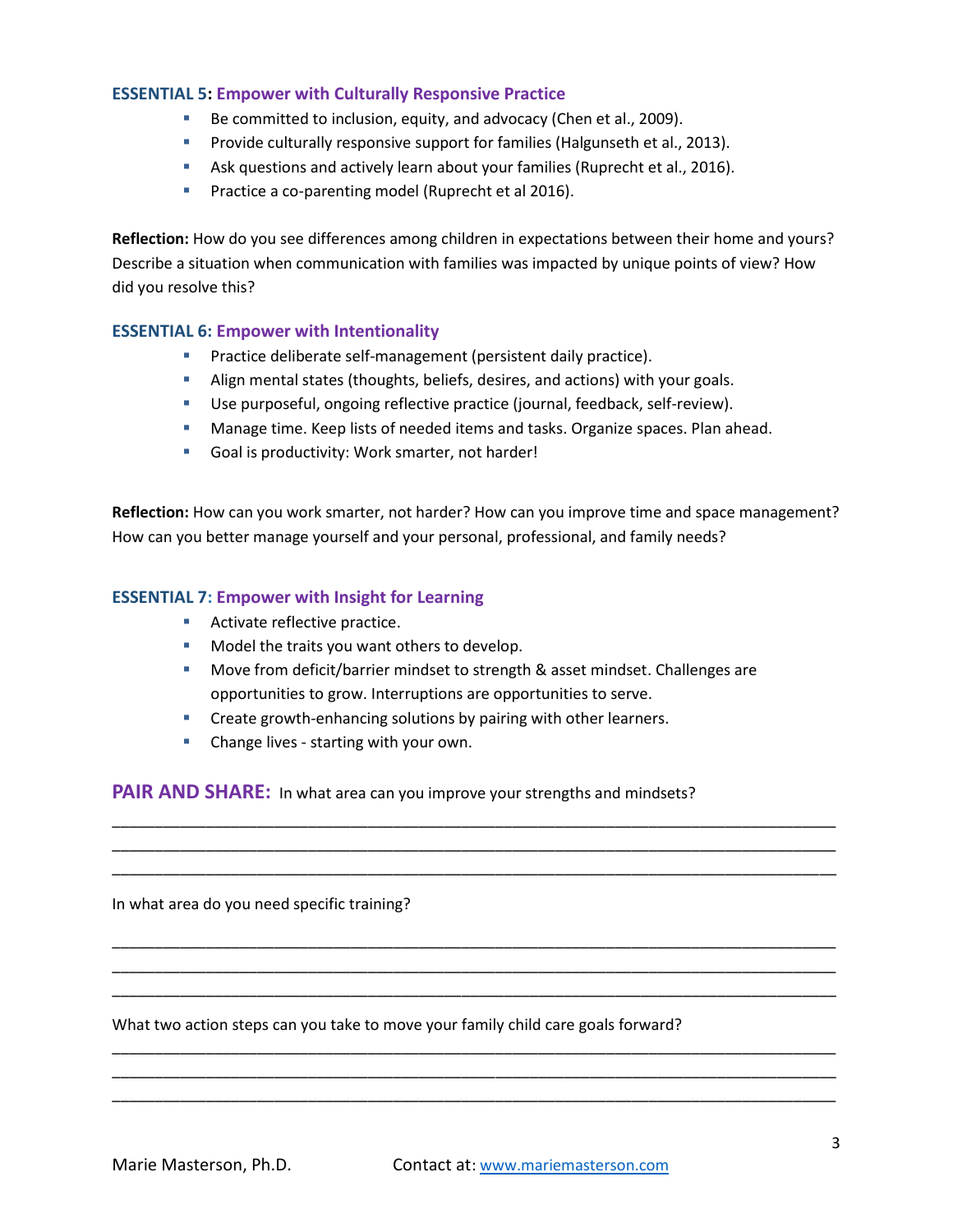# **Part 2: Transforming Children**

Infuse your work with key ingredients of high-quality that will promote positive behavior and learning. Here are the golden essentials:

| <b>CHILD NEEDS</b>           | <b>YOU GIVE</b>             |
|------------------------------|-----------------------------|
| 1. Attachment security       | Responsiveness              |
| 2. Health and wellness       | <b>Nurture</b>              |
| 3. Language development      | Serve & return              |
| 4. Stress mediation          | Predictability and soothing |
| 5. Effective skill building  | Positive guidance           |
| 6. Dispositions for learning | Rich cognitive stimulation  |
| 7. Family collaboration      | Co-parenting model          |

**1. Attachment Security.** Secure attachment results from contingent responsiveness of the caregiver – sensitive and tuned in to each child, anticipating and co-regulating – coming alongside to soothe, comfort and guide. Creates a blueprint for future relationships and wires the brain for stress or NOT stress. Secondary attachment figures are a re-patterning agent. Imprint a loving, secure brain for life.

Responsiveness: Learn and practice the art of presence.

- **Put away all distractions and stay tuned in. Notice and anticipate needs.**
- Adjust your words, movements, and touches to stay connected.
- Use contingent responding to sooth and reassure.
- Strengthen resilience traits: Flexibility, seeking help, optimistic, sense of humor.

**2. Health and wellness.** Children treated with patience and gentleness feel worthy of self-care. Children who are "listened to and responded to" will listen and respond well to their bodies and needs.

Nurture is essential: Provide information to parents about:

- **Prenatal care, exercise, and nutrition.**
- **Media protection and stress mediation.**
- **Mental health awareness and support.**
- Health and wellness for families.

**3. Stress mediation.** The Zero to Three parent survey shows adults do not understand the emotional needs of young children. Explore the Zero to Three Website.

Predictability & soothing: Manage your own stress: Then attend to children.

- **Without conscious effort, adults may use defensive, reactive, or angry communication.** strategies when under stress. Practice self-awareness and healthy self-care.
- **Attend to your own emotional health. Pay attention. Make adjustments.**
- **EXECT** Learn and use effective soothing, physical touch, and predictable, calm routines.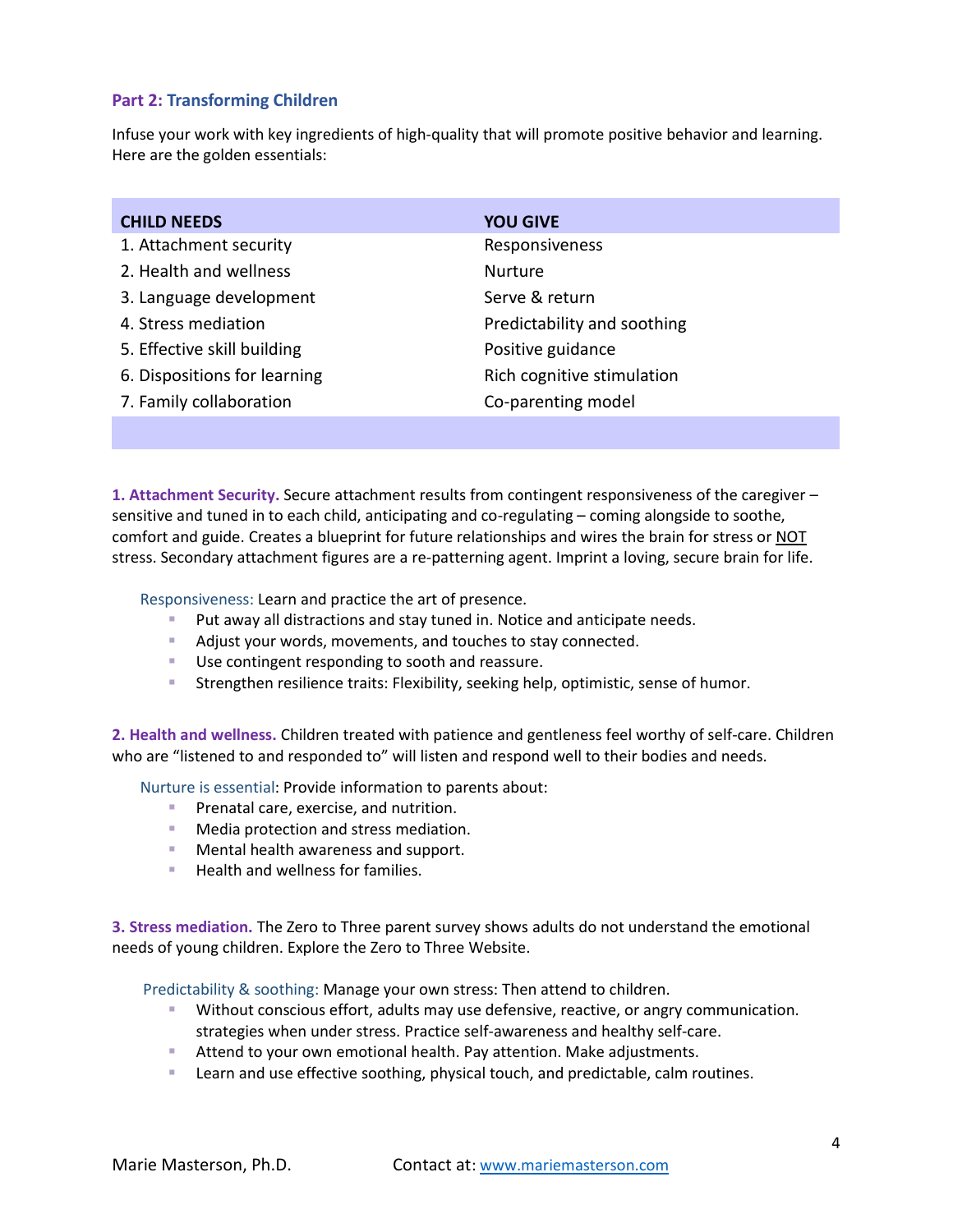**4. Language development.** Language is the powerhouse tool for self-regulation, resilience, and social skills. It increases cognitive processing skills and vocabulary (Suskind et al. 2013), betters outcomes for children at risk (Kuhl 2011), and fosters positive brain development (Fox et al. 2010; Shonkoff, 2010)**.**

Serve & return: Create a rich language experience.

- Serve and return. Tune in, take turns, talk more.
- **Parallel talk. Narrate children's actions, strategies, and experiences using specific words to** describe their actions.
- Open-ended questions. Ask "how, why, what if, and what else" questions to encourage higher-level thinking and concept development.
- **Repeat and expand strategies. Add information and elaborate to extend understanding.**
- **Advanced language and vocabulary. Use specific descriptive words for objects, events, and** emotions.

**5. Effective skill-building.** We expect too much of children's INDEPENDENT ability to behave and too little of their learning. Children engaged in awesome learning use their curiosity and creativity in positive ways. Meet their need for thirst, sleep, nutrition and exercise. Teach manners. Model and support. Children learn how to behave by watching adults.

Positive guidance**:** Focusing on what TO do and teaching skills for success.

- Be consistent. "We eat at the table."
- Narrate success. "Awesome! You put your box away by yourself."
- Keep it simple and say what TO do. "Throw the ball in the basket." (Rather than, "Don't throw the ball at Tim.")
- Aim for success EVERY time. "You are learning to..." "Let's do it together."
- **Strength-based talk only! "You are making progress."**
- **Teach responsibility and helping skills.**

**6. Dispositions for learning.** Show children the world is bigger than your yard. Answer their curiosity with books and conversation. Give them a vision for making a difference. Inspire imagination and creativity through music and art as a unique expression of themselves. Instill 21<sup>st</sup> century skills of creativity, collaboration, critical thinking, and problem solving.

Rich cognitive modeling: Over-plan purposeful, interesting activities.

- Follow children's passions, ideas, interests.
- **Prepare materials, activities, books, resources.**
- Offer stimulating & varied explorations and activities.
- **Notice and write down what children say/do. Share with families and plan to foster skills.**

**PAIR AND SHARE:** It is our job like a gardener to help children grow up to be all they can be. Describe the children you care for and teach. Which child will benefit most from the each of the following and what can you do differently?

| Attachment - Responsiveness                            |
|--------------------------------------------------------|
| Health and wellness - Nurture                          |
| Language development - Serve & return                  |
| Stress mediation - Predictability and soothing         |
| Skill success - Positive guidance                      |
| Dispositions for learning - Rich cognitive stimulation |
|                                                        |